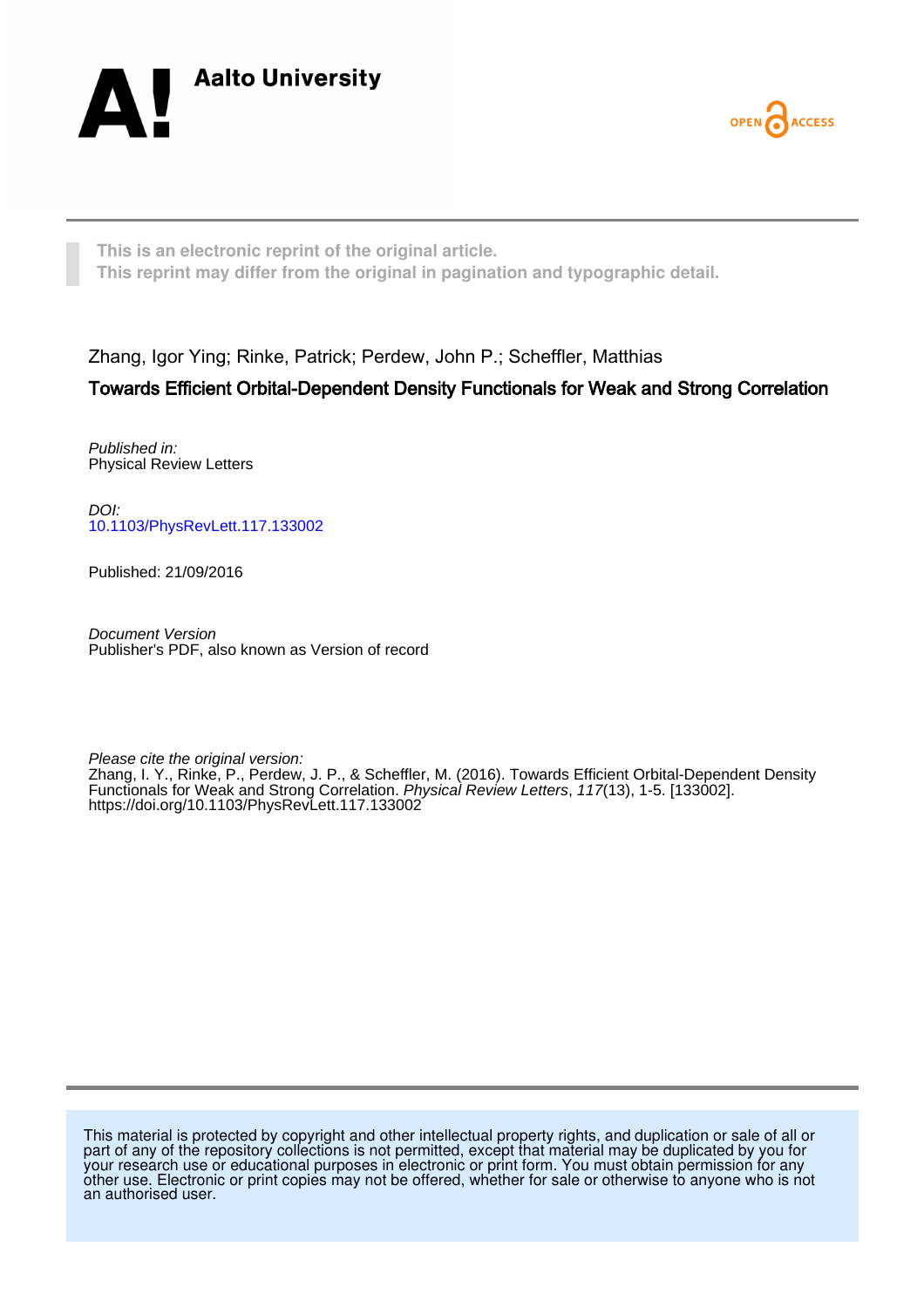## Towards Efficient Orbital-Dependent Density Functionals for Weak and Strong Correlation

Igor Ying Zhang,<sup>[1,\\*](#page-5-0)</sup> Patrick Rinke,<sup>1,2</sup> John P. Perdew,<sup>3</sup> and Matthias Scheffler<sup>1,4</sup>

<sup>1</sup> Fritz-Haber-Institut der Max-Planck-Gesellschaft, Faradayweg 4-6, 14195 Berlin, Germany

<sup>2</sup>Department of Applied Physics, Aalto University, P.O. Box 11100, Aalto F1-00076, Finland  $\frac{3}{2}$ Department of Physics, Tample University, Philadelphia, Bennewhania, 10132, USA

 ${}^{3}$ Department of Physics, Temple University, Philadelphia, Pennsylvania 19122, USA

<span id="page-1-0"></span> $^{4}$ Department of Chemistry and Biochemistry and Materials Department, University of California-Santa Barbara,

Santa Barbara, California 93106-5050, USA

(Received 15 April 2016; published 21 September 2016)

We present a new paradigm for the design of exchange-correlation functionals in density-functional theory. Electron pairs are correlated explicitly by means of the recently developed second order Bethe-Goldstone equation (BGE2) approach. Here we propose a screened BGE2 (sBGE2) variant that efficiently regulates the coupling of a given electron pair. sBGE2 correctly dissociates  $H_2$  and  $H_2^+$ , a problem that has been regarded as a great challenge in density-functional theory for a long time. The sBGE2 functional is then taken as a building block for an orbital-dependent functional, termed ZRPS, which is a natural extension of the PBE0 hybrid functional. While worsening the good performance of sBGE2 in  $H_2$  and  $H_2^+$ , ZRPS yields a remarkable and consistent improvement over other density functionals across various chemical environments from weak to strong correlation.

DOI: [10.1103/PhysRevLett.117.133002](http://dx.doi.org/10.1103/PhysRevLett.117.133002)

The popularity of density-functional theory in physics, chemistry, and materials science stems from the favorable balance between accuracy and computational efficiency offered by semilocal or hybrid approximations to the exchange-correlation (XC) functional. However, certain well-documented failures such as the unsatisfactory prediction of atomization energies, the significant underestimation of weak interactions and reaction barriers, and the inability to correctly describe strongly interacting scenarios with pronounced multireference character, such as bond dissociation  $[1–7]$  $[1–7]$ , limit the predictive power of these functionals in certain cases.

Density functionals that depend on the unoccupied as well as the occupied Kohn-Sham orbitals stand on the fifth and currently highest rung of the ladder [\[8\]](#page-5-2) of density functional approximations. The rapid growth of computational capacity has been boosting the development of practical level-5 functionals over the past ten years. One example is Görling-Levy perturbation theory at 2nd order that corresponds to the exact XC functional for systems with a linear adiabatic-connection path [\[4,9\].](#page-5-3) However, in reality the adiabatic-connection path is not linear and Görling-Levy perturbation theory fails for systems with small energy gaps, where (near)-degeneracy correlation (also known as static correlation) is dominant, as exemplified by molecular dissociation [5–[7\].](#page-5-4) The random-phase approximation (RPA) is another example of a level-5 functional. RPA sums up a sequence of "ring diagrams" to infinite order [\[10\]](#page-5-5) and is remarkably accurate for reaction-barrier heights and weak interactions, but it significantly underestimates atomization energies. It also produces the correct  $H_2$  dissociation limit [\[11\],](#page-5-6) but fails for  $H_2^+$  dissociation due to appreciable self-correlation errors [\[12,13\]](#page-5-7). Recently, much effort has been devoted to improve the RPA from the perspective of either many-body perturbation theory [\[6,7,14](#page-5-8)–18] or time-dependent densityfunctional theory [\[5,19,20\]](#page-5-4). These RPA and beyond-RPA methods (e.g., rPT2 [\[15\]](#page-5-9)) are typically performed non-selfconsistently on top of PBE [\[21\]](#page-5-10) or PBE0 [\[22\]](#page-5-11) calculations. With the exception of the exact-exchange-kernel-RPA method of Heßelmann and Görling [\[5\],](#page-5-4) they do not solve the  $H_2/H_2^+$  dissociation conundrum or work for bond dissociation in general. There is, therefore, a need to develop efficient XC functionals that are broadly applicable, but also perform well in challenging situations, such as bond dissociation.

Our strategy is as follows: First, we develop a level-5 (L5 or sBGE2) functional for the opposite-spin pair correlation energy of any system. L5 is a simple Bethe-Goldstone-like generalization of second-order perturbation theory in the electron-electron interaction. It is accurate for the binding energy curves of both  $H_2$  and  $H_2^+$ , even in the dissociation limit for  $H_2$  in which a degeneracy develops between the ground and first excited states of the unperturbed system. We refer interested readers to Ref. [\[23\]](#page-5-12) for the underlying rationale and details of this approximation. Then, following an adiabatic-connection approach used to construct the PBE global hybrid functional PBE0 on level 4 [\[22\],](#page-5-11) we make and test a nonempirical level-5 global hybrid functional (ZRPS) that mixes PBE semilocal exchange, exact exchange, PBE semilocal correlation, and L5 correlation. ZRPS loses some of the good performance of L5 or sBGE2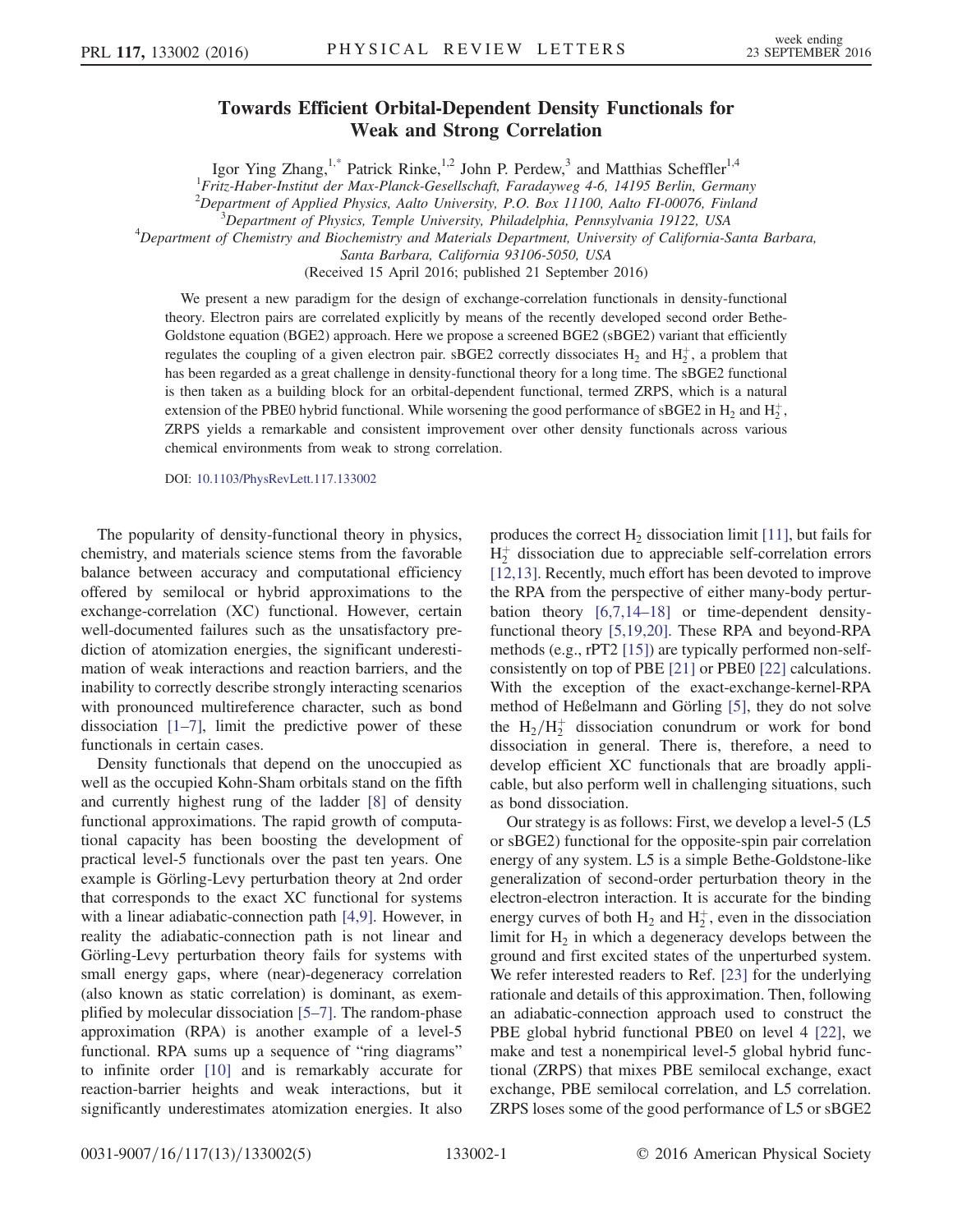for one- and two-electron ground states, which could, however, be recovered in some future *local* hybrid.

<span id="page-2-1"></span>Recently, we proposed a nonempirical level-5 correlation functional that corresponds to the second-order Bethe-Goldstone equation (BGE2) [\[23\]](#page-5-12)

$$
E_c^{\text{BGE2}} = \sum_{a (1)
$$

Here, atomic units are used,  $\{\phi_i\}$  are Kohn-Sham orbitals, and the subscripts  $(a, b)$  and  $(r, s)$  denote occupied and unoccupied orbitals, respectively.  $\langle i j || kl \rangle = \langle i j | kl \rangle - \langle i j | lk \rangle$ represents an antisymmetrized two-electron Coulomb integral.  $\Delta \epsilon_{ab}^{rs} = \epsilon_r + \epsilon_s - \epsilon_a - \epsilon_b$  is the energy difference<br>between these two pairs of orbitals. The electron-pair between these two pairs of orbitals. The electron-pair correlation  $e_{ab}$  is defined in terms of itself, and must be found self-consistently. The  $e_{ab}$ -coupling effect is the essential difference of the BGE2 approximation from standard PT2. The full BGE2 XC functional comprises exact exchange and BGE2 correlation  $E_{\text{XCC}}^{\text{BGE2}} = E_{\text{X}}^{\text{EX}} + E_{\text{BGE2}}^{\text{BGE2}}$  As shown in Fig. 1, BGE2 provides a satisfactory  $E_c^{\text{BGE2}}$ . As shown in Fig. [1](#page-2-0), BGE2 provides a satisfactory description of both  $H_2$  and  $H_2^+$  dissociation. This success of BGE2 can be ascribed to the fact that the functional is one-electron self-interaction-free due to the second-order exchange term, which is essential for  $H_2^+$  dissociation. Conversely, the  $e_{ab}$ -coupling effect properly describes twoelectron (near)-degeneracy correlation, which is important for  $H_2$  dissociation. In our previous work [\[23\]](#page-5-12) we demonstrated that BGE2 can describe static correlation by means of a level-shift expansion of the  $e_{ab}$ -coupling effect and by showing that BGE2 gives an exact description of the  $H<sub>2</sub>$  dissociation limit in a minimal basis.

However, careful inspection of Fig. [1](#page-2-0) reveals a slightly repulsive bump in the  $H<sub>2</sub>$  dissociation curve, indicating that BGE2 does not fully capture the two-electron correlations in the crossover region from the equilibrium bond distance to the dissociation regime. Moreover, we note that BGE2 is

<span id="page-2-0"></span>

FIG. 1.  $H_2$  (a) and  $H_2^+$  (b) dissociation curves without breaking spin symmetry. Aug-cc-pVQZ basis sets [\[24\]](#page-5-17) have been used for all calculations. The total energies of isolated spin-polarized atoms are shown in smaller panels to the right.

an electron-pair approximation and, thus, by construction, does not include correlations involving more than two electrons, which would be needed to make the method usefully accurate for larger systems. In the following we will, therefore, focus on the question: Can the two-electron correlation be improved and multielectron correlation be included into our XC functional without having to resort to more complex ingredients?

Let us first focus on the two-electron correlation. To derive a simple approximation, we return to Eq. [\(1\)](#page-2-1). The sum-over-states expression of BGE2 indicates that the electron-pair correlation terms  $e_{ab}$  that appear in the denominator are key for a correct  $H_2$  dissociation limit when  $\Delta \epsilon_{ab}^{rs} \rightarrow 0$  [\[23\].](#page-5-12) However, when  $\Delta \epsilon_{ab}^{rs}$  becomes large, as is the case near the equilibrium bond length, the  $e_{ab}$ -coupling mechanism in BGE2 is automatically damped off. Then, BGE2 reduces to the second-order perturbation energy (PT2), which is adequate for weakly correlated systems with large gaps. The incorrect bump in the BGE2  $H_2$ dissociation curve is, therefore, understood to arise from an  $e_{ab}$  coupling that is damped off too slowly. In this Letter, we introduce a screening factor  $s_{ab}^{rs} = \text{erfc}(\Delta \epsilon_{ab}^{rs})$  to tune the damping of the *e*  $\epsilon$ -counting term in RGE2 resulting in a damping of the  $e_{ab}$ -coupling term in BGE2, resulting in a screened BGE2 (sBGE2) approximation,

$$
E_c^{\text{SBGE2}} = \sum_{a
$$

 $\text{sBGE2}$  ( $E_{\rm x}^{\rm EX} + E_{\rm c}^{\rm SBGE2}$ ) retains all the advantages of BGE2 (231 such as size consistency being one-electron self-[\[23\]](#page-5-12) such as size consistency, being one-electron selfinteraction-free, and giving the exact  $H_2$  dissociation limit in the minimal basis. Furthermore, sBGE2 improves on BGE2 in the intermediate bonding regime, as is evident from Fig. [1.](#page-2-0) The maximum deviation from the exact  $H_2^+$  and  $H_2$ dissociation curves is only 0.1 eV. sBGE2 keeps the simple sum-over-states formula and thus has the same computational scaling as PT2 (formally with the fifth power of the system size), which is 1 order of magnitude higher than the standard functionals (e.g., PBE0) in this work.

Next we turn to systems with more than two electrons. While sBGE2 gives a unique perspective to understand the challenges in one- and two-electron cases, it does not give an improvement over PT2 for systems with large energy gaps and with more than two electrons. This becomes evident in our collection of benchmarks for various chemical environments shown in Table [I](#page-3-0), which comprises atomization energies of 55 small molecules (G2-1) [\[25\]](#page-5-13), 76 reaction barriers (BH76) [\[26\],](#page-5-14) 34 isomerization energies (ISO34) [\[27\]](#page-5-15), and 22 weak interactions (S22) [\[28,29\].](#page-5-16)

The performance of sBGE2 is almost identical to PT2, which is unsatisfactory for real applications. Our assessment confirms that the RPA method works very well for reaction energies, barriers and weak interactions, especially when applied on top of a PBE0 reference (RPA@PBE0). The underestimation of the atomization energy is a well-documented problem of RPA ( $MAE = 388$  meV for G2-1). Going beyond RPA, the renormalized PT2 method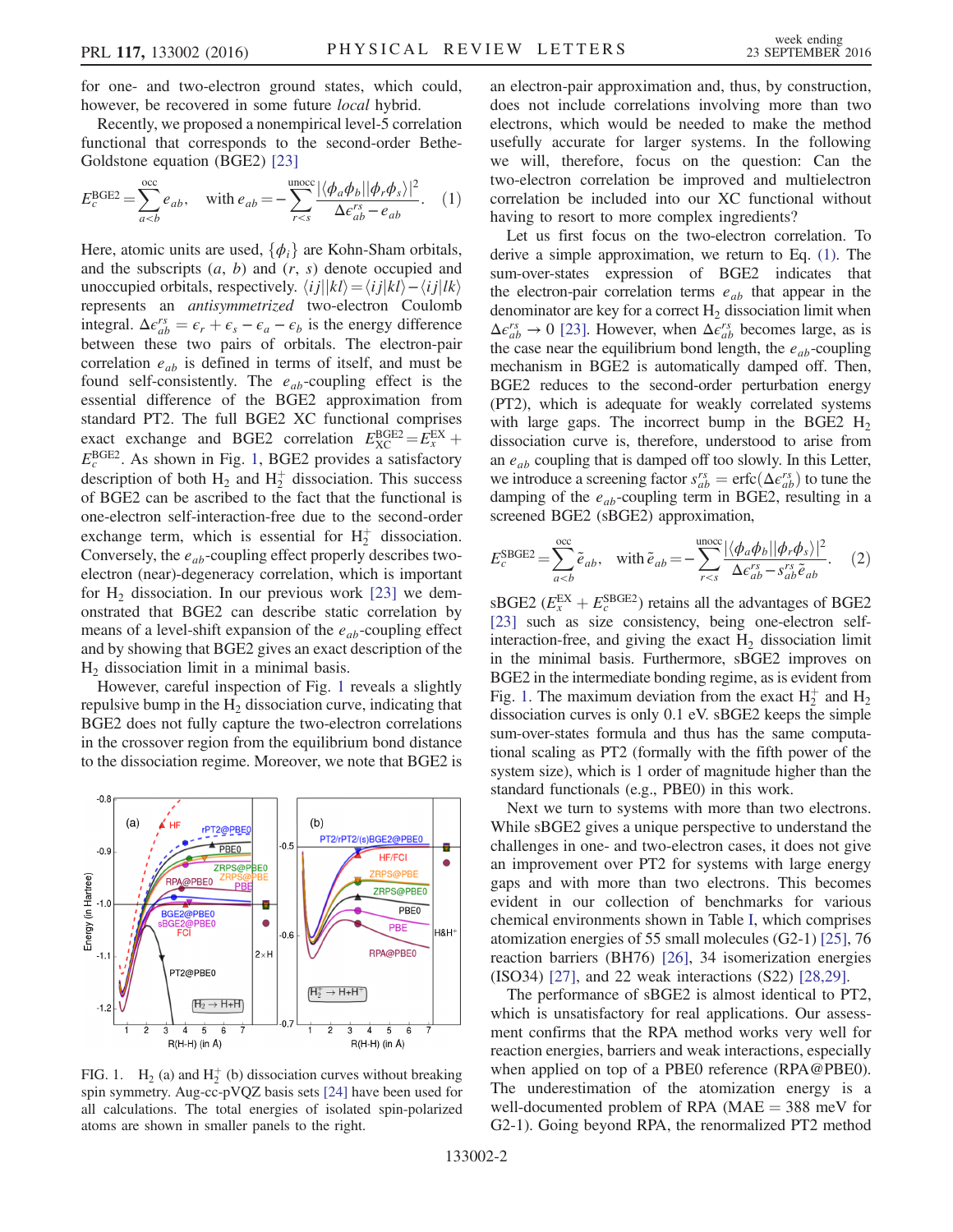<span id="page-3-0"></span>

| TABLE I. Mean absolute error (MAE) in meV for various test sets of quantum chemistry. The max absolute error (Max) is given in              |
|---------------------------------------------------------------------------------------------------------------------------------------------|
| parentheses. A complete-basis-set extrapolation from NAO-VCC-4Z and 5Z is carried out for all methods [30]. The level-5 methods with        |
| the starting point (SP) are frozen-core and denoted as method@SP. The three methods with lowest error for each test set are marked in bold. |

|                 | PBE-TS | PBE <sub>0</sub> -TS | <b>RPA</b><br>@PBE | <b>RPA</b><br>@PBE0 | rPT2<br>@PBE | rPT2<br>@PBE0 | PT <sub>2</sub><br>@PBE0 | sBGE2<br>@PBE0 | <b>ZRPS</b><br>@PBE | <b>ZRPS</b><br>@PBE0 |
|-----------------|--------|----------------------|--------------------|---------------------|--------------|---------------|--------------------------|----------------|---------------------|----------------------|
| $G2-1$          | 326    | 124                  | 405                | 388                 | 159          | 315           | 1570                     | 1555           | 129                 | 73                   |
|                 | (1158) | (404)                | (1171)             | (980)               | (936)        | (770)         | (4623)                   | (4602)         | (452)               | (195)                |
| <b>BH76</b>     | 407    | 178                  | 88                 | 54                  | 101          | 106           | 483                      | 480            | 119                 | 92                   |
|                 | (1332) | (614)                | (292)              | (156)               | (382)        | (422)         | (2038)                   | (2029)         | (502)               | (363)                |
| ISO34           | 73     | 74                   | 44                 | 44                  | 51           | 52            | 116                      | 113            | 43                  | 47                   |
|                 | (212)  | (236)                | (162)              | (137)               | (186)        | (236)         | (451)                    | (451)          | (178)               | (197)                |
| S <sub>22</sub> | 14     | 15                   | 33                 | 27                  | 21           | 28            | 137                      | 145            | 16                  | 10                   |
|                 | (43)   | (58)                 | (79)               | (82)                | (69)         | (91)          | (537)                    | (553)          | (51)                | (32)                 |
| Overall         | 276    | 124                  | 167                | 147                 | <b>100</b>   | 148           | 695                      | 690            | 96                  | 69                   |
|                 | (1158) | (614)                | (1171)             | (980)               | (936)        | (770)         | (4623)                   | (4602)         | (452)               | (363)                |

(rPT2) adds an infinite summation of the second-order exchange diagrams of PT2 and renormalized singleexcitation diagrams to RPA [\[14\].](#page-5-18) Compared with RPA@PBE results, the rPT2@PBE method significantly reduces the atomization error by 246 meV, albeit at a notable increase of computational cost.

To derive an accurate but efficient orbital-dependent functional, we model the integrand  $V_{\text{XC}}(\lambda)$  of the adiabatic connection or coupling-constant integration [\[10\]](#page-5-5) at fixed electron density

$$
E_{\rm XC} = \int_0^1 d\lambda V_{\rm XC}(\lambda). \tag{3}
$$

Here the Coulomb interaction between electrons,  $\lambda \hat{V}_{ee}$ , is scaled by a coupling constant  $\lambda$ .  $\Psi_{\lambda}$  is the wave function for electrons with this interaction in an effective λ-dependent external scalar potential that holds their density  $n(r)$  at its physical  $\lambda = 1$  limit. Then  $V_{\text{XC}}(\lambda) = \langle \Psi_{\lambda} | \hat{V}_{ee} | \Psi_{\lambda} \rangle \frac{1}{2} \int d^3r d^3r' n(r) n(r') / |r - r'|$ . Our level-5 model is

<span id="page-3-1"></span>
$$
V_{XC}^{ZRPS}(\lambda) = V_{XC}^{GGA}(\lambda) + (E_x^{EX} - E_x^{GGA})(1 - \lambda)
$$

$$
+ (E_c^{LS} - E_c^{GGA})(\lambda - \lambda^3). \tag{4}
$$

Like the level-4 model of Perdew et al. [\[22\],](#page-5-11) leading to the PBE0 hybrid, we start with the PBE GGA expression for  $V_{\text{XC}}(\lambda)$ . We then add to it the simplest parameter-free cubic polynomial in  $\lambda$  that corrects  $V_{\text{XC}}(\lambda)$  to  $E_X^{\text{EX}}$  at  $\lambda = 0$ , where it is most in error, while leaving it unchanged at  $\lambda - 1$ . it is most in error, while leaving it unchanged at  $\lambda = 1$ , where it is least in error. As the coupling constant  $\lambda$  varies from 0 to 1, the XC hole becomes more localized and better described by GGA, and  $V_{\text{XC}}^{\text{ZRPS}}$  of Eq. [\(4\)](#page-3-1) tends to  $V_{\text{XC}}^{\text{GGA}}$ . The L5 correlation energy properly contributes to linear order in  $\lambda$ . There is an interesting near consistency in the "'static correlation" contribution [\[31\]](#page-5-19) to the linear term in the Taylor expansion of  $V_{\text{XC}}(\lambda)$ :  $3[E_x^{\text{GGA}} - E_x^{\text{EX}}] \lambda$  in PBEO,<br>and  $\{[E_x^{\text{GGA}} - E_x^{\text{EX}}] + [E_c^{\text{LG}} - E_c^{\text{GGA}}]\} \lambda \approx 2[E_x^{\text{GGA}} - E_x^{\text{EX}}] \lambda$ <br>in ZRPS of Eq. (4) The last step follows from  $E_x^{\text{GGA}} - E_x^{\text{EX}}$ ] $\lambda$  in PBE0, in ZRPS of Eq. [\(4\).](#page-3-1) The last step follows from  $E_c^{\text{LS}} - E_c^{\text{GGA}} \approx \int_0^1 d\lambda \{ [E_x^{\text{GGA}} - E_x^{\text{EX}}] + [E_c^{\text{LS}} - E_c^{\text{GGA}}] \} \lambda.$ 

<span id="page-3-2"></span>After integrating  $V_{\text{XC}}$  over  $\lambda$  from 0 to 1, this choice for  $V_{\text{XC}}$  yields a corresponding level-5 XC approximation,

$$
E_{\rm XC}^{\rm ZRPS} = E_{\rm XC}^{\rm GGA} + \frac{1}{2} (E_x^{\rm EX} - E_x^{\rm GGA}) + \frac{1}{4} (E_c^{\rm LS} - E_c^{\rm GGA}). \tag{5}
$$

This is of the form of the one-parameter double-hybrid approximation proposed by Sharkas, Toulouse, and Savin [\[32\]](#page-5-20) (with  $\lambda = \frac{1}{2}$ ). It is customary to evaluate the total around-state energy of the system using either the  $\lambda = 0$ ground-state energy of the system using either the  $\lambda = 0$ wave function (single Slater determinant) with a densityfunctional correction (Kohn-Sham approach) or the  $\lambda = 1$ true wave function (quantum chemistry approach) with no correction, but those authors use the wave function at any small  $\lambda$  for which the L5 second-order perturbation theory might be accurate for the energy, and a corresponding density functional correction.

In this Letter, we select the sBGE2 correlation for opposite spins as the level-5 correlation,  $E_c^{LS} = E_{c, os}^{SBOE2} = \sum_{a with  $(\alpha_a \neq \alpha_b)$ , where  $(\alpha_a, \alpha_b)$  denotes the spin states of electrons a and b. In typical atoms and molecules$ states of electrons  $a$  and  $b$ . In typical atoms and molecules, the parallel-spin correlation energy is much smaller than the opposite-spin part, and in our Eq. [\(5\),](#page-3-2) it is further scaled down by a factor of 4. We restrict the sBGE2 contribution to opposite spins (os-sBGE2) for three reasons: (a) manybody perturbation theory in finite order provides an unbalanced description of electron pairs with the same and with different spin [\[33\]](#page-5-21), as demonstrated in the development of the spin-component scaled MP2 [\[33\]](#page-5-21) and scaled opposite-spin MP2 methods [\[34\];](#page-5-22) (b) the good performance of  $sBGE2$  in  $H<sub>2</sub>$  dissociation reflects that sBGE2 captures the electron-pair correlation, but for opposite-spin pairs only; and (c) the computational scaling of  $E_{c.08}^{\text{SBGE2}}$  can be reduced to fourth or even lower power of the size by using the Laplace quadrature approximation combined with the localization of electron correlation [\[35\]](#page-5-23). As a natural extension of PBE0, we chose  $E_x^{\text{GGA}} = E_x^{\text{PBE}}$ ,<br>and  $E_{\text{GGA}} = E_{\text{PBE}}^{\text{PBE}} + E_{\text{TS}}^{\text{TS}}$ , where TS stands for the nonand  $E_c^{\text{GGA}} = E_c^{\text{PBE}} + E_{\text{vdw}}^{\text{TS}}$  where TS stands for the non-<br>empirical Tkatchenko-Scheffler dispersion correction [36] empirical Tkatchenko-Scheffler dispersion correction [\[36\]](#page-5-24). We refer to this level-5 functional as ZRPS.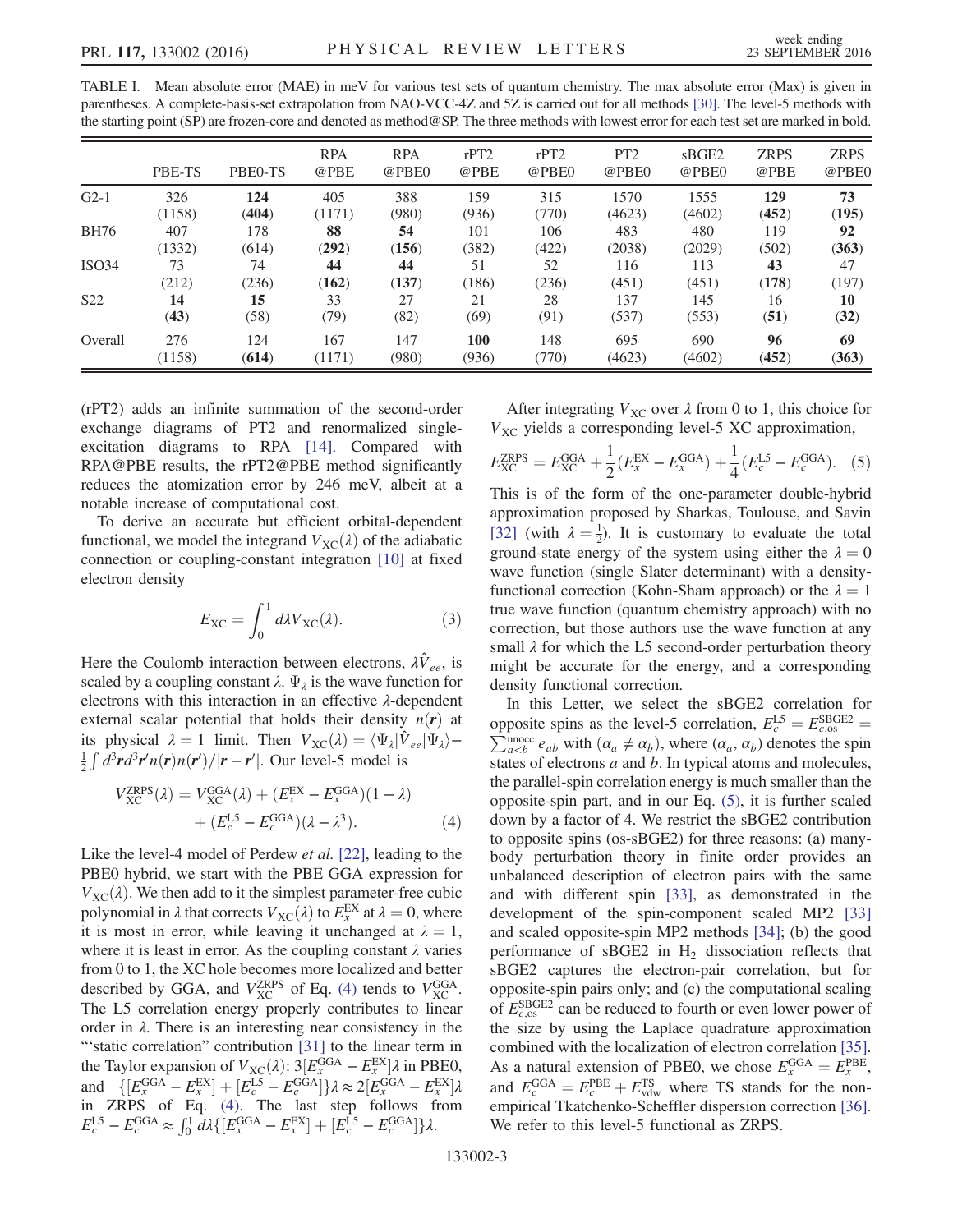All calculations in this work, with the exception of coupled-cluster singles, doubles, and perturbative triples [CCSD(T)], have been carried out with the FHI-aims code [\[37](#page-5-26)–39]. The full-configuration interaction (FCI) results were obtained with FHI aims and the quantum Monte Carlo framework of Booth et al. [\[40\].](#page-5-27) All PT2, RPA, rPT2, (s) BGE2, and ZRPS calculations are based on PBE0 Kohn-Sham orbitals, but CCSD and CCSD(T) on Hartree-Fock orbitals unless otherwise noted. For CCSD(T), we used GAMESS [\[41\].](#page-5-28)

The ZRPS XC functional is determined by the adiabaticconnection model [see Eq. [\(4\)](#page-3-1)]. Our approach, therefore, does not require empirical data for parameter fitting. As Table [I](#page-3-0) demonstrates, ZRPS is remarkably accurate across a diverse range of chemical properties. ZRPS@PBE0 exhibits the best performance. ZRPS@PBE is slightly worse, but still delivers an overall MAE of less than 100 meV, and is among the top three methods. A similar, mild starting-point dependence is observed for all other test cases in this Letter.

For one- and two-electron systems, ZRPS deteriorates the performance of sBGE2 (see Fig. [1\)](#page-2-0), as it now receives a portion of PBE exchange and correlation. However, unlike PT2, RPA, and rPT2, ZRPS provides a consistent improvement over PBE0 for both  $H_2$  and  $H_2^+$ .

As quintessential examples of systems with pronounced many-body multireference character, the dissociation of  $N_2$  and  $C_2$  is shown for different methods in Fig. [2.](#page-4-0) Note that the  $C_2$  and  $N_2$  dissociation curves are very challenging not only for density-functional methods but also for

<span id="page-4-0"></span>

FIG. 2.  $N_2$  (a) and  $C_2$  (b) dissociations without breaking spin symmetry. Although spin-polarized calculations can provide a qualitatively correct dissociation behavior, enforcing spin symmetry is crucial to achieve a smooth dissociation curve with no Coulson-Fisher singularity [\[5,43\].](#page-5-4) The energy zero for all methods is the total energy of two isolated spin-polarized atoms at the FCI level. All calculations were performed with cc-pV3Z basis sets [\[24\].](#page-5-17) For  $C_2$ , we omit the ZRPS@PBE curve, because PBE calculations for the correct occupation do not converge anymore when the bond becomes stretched. The total energies of two isolated spin-polarized atoms, referenced to FCI, are shown in smaller panels.

wave-function theories. PT2 and sBGE2 are so far off that they are not shown in the panels. Even CCSD(T), the "gold standard" in quantum chemistry, diverges for the stretched molecules. Discarding the perturbative triples, CCSD performs better for  $N_2$ , but gives rise to an incorrect repulsive "bump" at intermediate bond distances. For  $C_2$ , CCSD significantly underestimates the whole dissociation curve, leading to the wrong dissociation limit. Around  $R = 1.6$  Å the curve exhibits a kink due to the inadequate description of the interaction between the  $X^1\Sigma_g^+$  and  $B^1\Delta_g$ states [\[42\].](#page-5-29) ZRPS@PBE0 convincingly surpasses CCSD and CCSD(T) in particular for  $N_2$ . The mix of sBGE2 electron-pair correlation and semilocal correlation provides a balanced description in ZRPS at all bond distances.

Our last example is the 1,3-dipolar cycloaddition of ozone to ethyne and ethene (see Table [II\)](#page-4-1), which is one of the prototypical cases of multireference singlet-state chemistry [\[44\]](#page-5-30). The evident degradation either from PBE to PBE0 or from RPA to rPT2 supports the argument in density-functional theory that a globally localized  $xc$  hole is essential for the description of multireference correlations. ZRPS is very accurate for the two ozone reactions, which indicates that 50% exact exchange and 25% nonlocal opposite-spin sBGE2 correlation in ZRPS achieves the delicate localization of the XC hole required for this multireference problem.

Many level-5 functionals [\[3,4\]](#page-5-31) that are based on PT2 diverge for the uniform electron gas and extended metals [\[45\]](#page-5-32), because the band gaps close and zero-energy excitations appear. The screened  $e_{ab}$  coupling of the sBGE2 correlation solves this divergence, which is demonstrated by the good performance of ZRPS for similarly challenging cases, such as the closing energy gaps in the dissociation limit of molecular dimers. Given that the (s)BGE2 correlation is size extensive [\[23\],](#page-5-12) the applicability of ZRPS to extended systems is guaranteed. The implementation and further numeric benchmarks of ZRPS for solids are ongoing in our group. Note, however, that unlike PBE0, ZRPS is not exact for the uniform electron gas. While ZRPS is probably better than PBE0 for molecules and insulating solids, PBE0 could be better than ZRPS for metallic solids.

<span id="page-4-1"></span>TABLE II. Errors (in meV) of various methods for  $O_3$ involved reactions, defined as RECal-RERef. RERef is the theoretical reference reaction energy (RE) taken from Ref. [\[44\]](#page-5-30) [2.345 eV and 2.100 eV for  $O_3 + C_2H_2$  (A) and  $O_3 + C_2H_4$  (B), respectively].

|             | <b>PBE</b> | PBE <sub>0</sub> | <b>RPA</b><br>@PBE0 | rPT2<br>@PBE0 | <b>ZRPS</b><br>@PBE0 |
|-------------|------------|------------------|---------------------|---------------|----------------------|
| $({\rm A})$ | 65         | $-432$           | $-190$              | $-738$        | 41                   |
|             | 259        | $-311$           | $-206$              | $-768$        | 12                   |